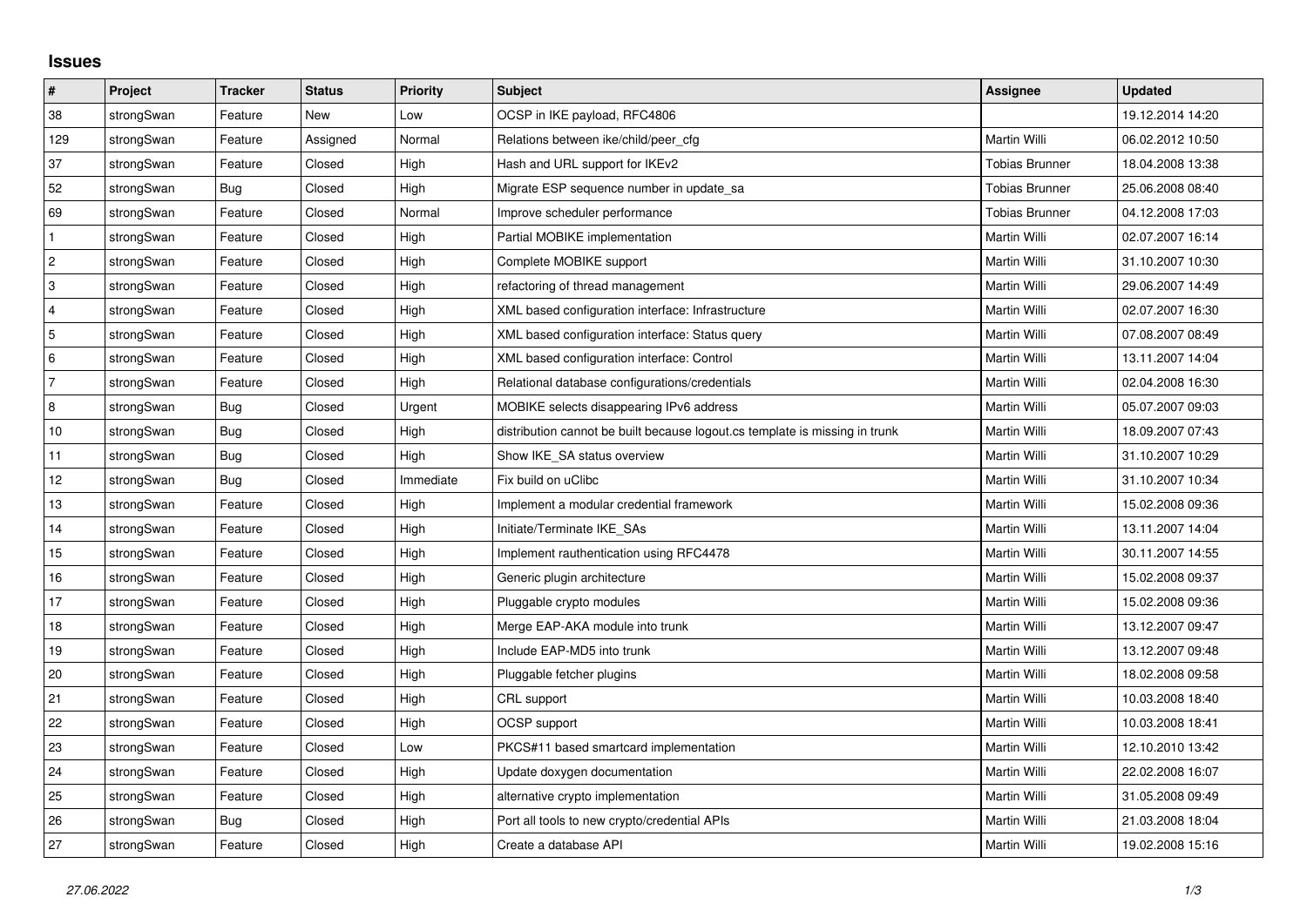| $\vert$ # | Project    | <b>Tracker</b> | <b>Status</b> | Priority | <b>Subject</b>                                                         | <b>Assignee</b> | <b>Updated</b>   |
|-----------|------------|----------------|---------------|----------|------------------------------------------------------------------------|-----------------|------------------|
| 30        | strongSwan | Feature        | Closed        | High     | Certificate caching                                                    | Martin Willi    | 02.04.2008 14:50 |
| 31        | strongSwan | Bug            | Closed        | High     | ikev2/rw-eap-aka-rsa scenario fails                                    | Martin Willi    | 19.03.2008 15:25 |
| 32        | strongSwan | <b>Bug</b>     | Closed        | High     | ikev2/rw-no-idr scenario fails                                         | Martin Willi    | 19.03.2008 11:13 |
| 33        | strongSwan | <b>Bug</b>     | Closed        | High     | ikev2/crl-revoked scenario broken                                      | Martin Willi    | 19.03.2008 19:02 |
| 34        | strongSwan | Bug            | Closed        | High     | ikev2/multi-level-ca-loop segfaults                                    | Martin Willi    | 31.03.2008 09:19 |
| 35        | strongSwan | <b>Bug</b>     | Closed        | High     | ikev2/ocsp-no-signer-cert scenario segfaults                           | Martin Willi    | 02.04.2008 09:45 |
| 36        | strongSwan | Bug            | Closed        | High     | strongswan-4.2.0 does not compile with uclibc                          | Martin Willi    | 04.04.2008 13:51 |
| 40        | strongSwan | Feature        | Closed        | High     | NetworkManager support                                                 | Martin Willi    | 22.08.2008 12:54 |
| 41        | strongSwan | Feature        | Closed        | High     | CFG attribute provider framework                                       | Martin Willi    | 16.04.2008 11:24 |
| 42        | strongSwan | Feature        | Closed        | High     | CFG attribute handler framework                                        | Martin Willi    | 28.04.2009 10:23 |
| 43        | strongSwan | <b>Bug</b>     | Closed        | High     | missing certificate_identity in SQL database causes segfault           | Martin Willi    | 07.04.2008 10:08 |
| 45        | strongSwan | <b>Bug</b>     | Closed        | High     | Failure to open SQLite database crashes charon                         | Martin Willi    | 07.04.2008 09:16 |
| 46        | strongSwan | Feature        | Closed        | High     | DNS resolving for hosts in ike_cfg                                     | Martin Willi    | 09.06.2008 09:34 |
| 47        | strongSwan | Feature        | Closed        | High     | <b>RNG API</b>                                                         | Martin Willi    | 16.04.2008 11:27 |
| 48        | strongSwan | Feature        | Closed        | High     | Parallel trustchain verification                                       | Martin Willi    | 16.04.2008 11:33 |
| 49        | strongSwan | <b>Bug</b>     | Closed        | High     | starter log directly to terminal                                       | Martin Willi    | 30.04.2009 10:18 |
| 50        | strongSwan | <b>Bug</b>     | Closed        | High     | plutostderrlog option missing                                          | Martin Willi    | 11.05.2008 10:10 |
| 53        | strongSwan | Bug            | Closed        | Normal   | Printf handler for proposal_t                                          | Martin Willi    | 12.06.2008 14:23 |
| 54        | strongSwan | Feature        | Closed        | High     | <b>EAP-Identity Server functionality</b>                               | Martin Willi    | 22.08.2008 12:55 |
| 55        | strongSwan | Bug            | Closed        | High     | Implement SHA512/384/256 HMAC with proper truncation in kernel         | Martin Willi    | 03.12.2009 11:41 |
| 56        | strongSwan | <b>Bug</b>     | Closed        | High     | New interface for EAP-SIM backend                                      | Martin Willi    | 24.10.2008 10:23 |
| 58        | strongSwan | <b>Bug</b>     | Closed        | Normal   | Please fix bashism in /src/ipsec/ipsec.in                              | Martin Willi    | 16.07.2008 09:08 |
| 59        | strongSwan | Feature        | Closed        | High     | Add additinal signal dependent parameter to bus                        | Martin Willi    | 29.07.2008 11:04 |
| 60        | strongSwan | Feature        | Closed        | High     | Implement draft-sheffer-ikev2-gtc-00 with PAM password verification    | Martin Willi    | 22.08.2008 12:59 |
| 62        | strongSwan | <b>Bug</b>     | Closed        | Normal   | ikev2 missing rekeying support not recognised                          | Martin Willi    | 14.11.2008 15:17 |
| 63        | strongSwan | <b>Bug</b>     | Closed        | Low      | " missing in testing/testing.conf                                      | Martin Willi    | 30.09.2008 14:49 |
| 64        | strongSwan | Bug            | Closed        | High     | MOBIKE with changed NAT mappings                                       | Martin Willi    | 08.10.2008 14:21 |
| 66        | strongSwan | Bug            | Closed        | Normal   | patch for alignment buffer on xscale ARM processor                     | Martin Willi    | 14.11.2008 15:35 |
| 67        | strongSwan | Feature        | Closed        | Normal   | Implement DH groups 22-24                                              | Martin Willi    | 19.04.2010 14:51 |
| 68        | strongSwan | Issue          | Closed        | Normal   | ipsec pool - unknown IPSec command                                     | Martin Willi    | 06.05.2013 21:35 |
| 71        | strongSwan | Bug            | Closed        | High     | Improved Acquire handling                                              | Martin Willi    | 20.05.2009 11:54 |
| 73        | strongSwan | Issue          | Closed        | High     | StrongSwan IKEv2 CERT Payload missing first 0x30 byte of DER-encoding. | Martin Willi    | 06.05.2013 21:33 |
| 76        | strongSwan | Feature        | Closed        | Normal   | crypto test framework                                                  | Martin Willi    | 12.06.2009 11:31 |